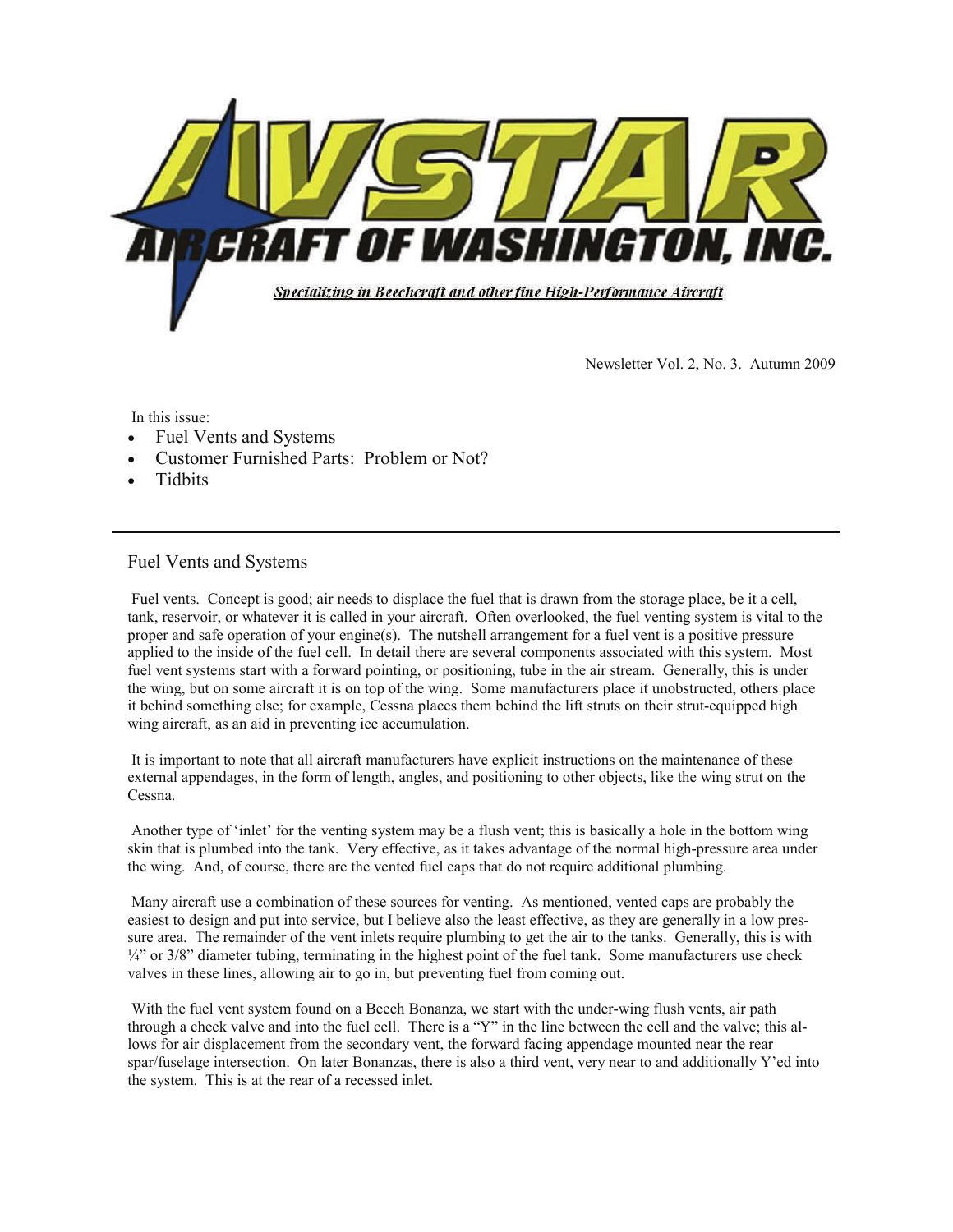On aircraft that are certified for flight into known icing, at least one of these fuel vents are heated to prevent ice accumulation.

 As mentioned, many aircraft use a combination of venting methods, as a fail-safe should one method not perform adequately. What are the enemies of a fuel vent system, and what will occur should it fail?

 The enemies fall into two categories: Mother Nature, and improper handling. Mother Nature includes the subjects of ice, as well as insects / insect debris. We are generally taught to look at the pitot tube during pre-flight for obstruction, yet we typically have a cover for it to help keep insects out. Rare is the individual who covers his / her fuel vents, but rarer is someone who routinely inspects the fuel vents on pre-flight.

 As a pilot, during preflight look for the obvious things like fuel level being different on an aircraft used with fuel selected "both". Listen for a rush of air when opening a cap. (This is mostly noticed at refueling immediately after a flight.) In flight, if fuel is selected "both", watch for un-even feed from the tanks. If your aircraft has bladder type cells, watch for the gauge staying full - that would be an indication of the bottom of the tank being sucked up, as they are rarely attached to the wing. (As a side note, these cells are well snapped to the top to keep them in place, however enough negative pressure will also unsnap them.) Abnormal EGT may also be a clue.

 One time, when flying my Cessna many years ago, I was climbing over the Cascades, leaning along the way. At about 8,000 feet, when I went to lean again, I noted a drop in EGT, so I pushed the mixture back in, but to no avail; the engine shut down. OK, what happened - best glide - check mags - confirm fuel on - 'nearest' button on the GPS and take a heading - try the primer (hey; why not?) The engine momentarily surged back to life. OK, now I know I can extend my glide if needed, so I assumed a heading to an better airport than the GPS had picked. At about 5,000 ft, it started to run again, so I did make it home. My first thoughts were water to ice in the fuel line or carburetor, but found no evidence. I did find the under-wing fuel vent was plugged solid with bug nest debris. Then I reasoned the temperature I was flying at, with the low pressure on top of the wing, the cap vents must have frozen over. I was VFR, but there was certainly enough humidity and the right temperature for it. I adopted checking my fuel vents as part of my pre-flight.

Do I do this in the Bonanza now? Perhaps not every flight, but certainly more often than at annual inspection.

 If you even suspect a problem with your fuel vents, contact your maintenance provider for guidance on checking them. It will give you that extra feeling of knowing your bird is happy.

## Customer Furnished Parts: Problem or Not?

Why do some shops allow the customer to bring in their own parts, and others do not? On the surface, it looks to be a reasonable question. And, you can save some money by doing it, right?

Say your airplane needs a set of spark plugs. What ones are they? A quick look at the part number on the side tell you what is in there now, but was the last installation performed with the correct parts? Always a good question to ask. With a little bit of research through the TCDS (Type certificate data sheet), you will find the approved part numbers, or a reference of where to find them. Note the plural; there can be several choices after that: brand, heat range, harness connector, etc. If the ones coming out are on the list, you are in fine shape to use the same part number. In this example, a little bit of research amounted to about five minutes. So, you hand your plugs to your technician, and he sets about the process of installation, which includes confirming applicability (unless he did this prior to your purchase), checking the gap, testing them, putting on the thread lubricant, installing and torquing them, then attaching and securing the harness. If all goes according to the plan, all is well; but let's look at a couple of things that may go wrong.

You supplied the wrong plugs: Whether you went on the assumption what was in there was correct or copied down a number or letter incorrectly, your technician can't install them. Then, who gets to deal with the seller (presumably a discount parts mail-order store) to return and get the correct ones?

Or, one is damaged by the technician. We have a saying: If a spark plug gets dropped, drop it again - in a garbage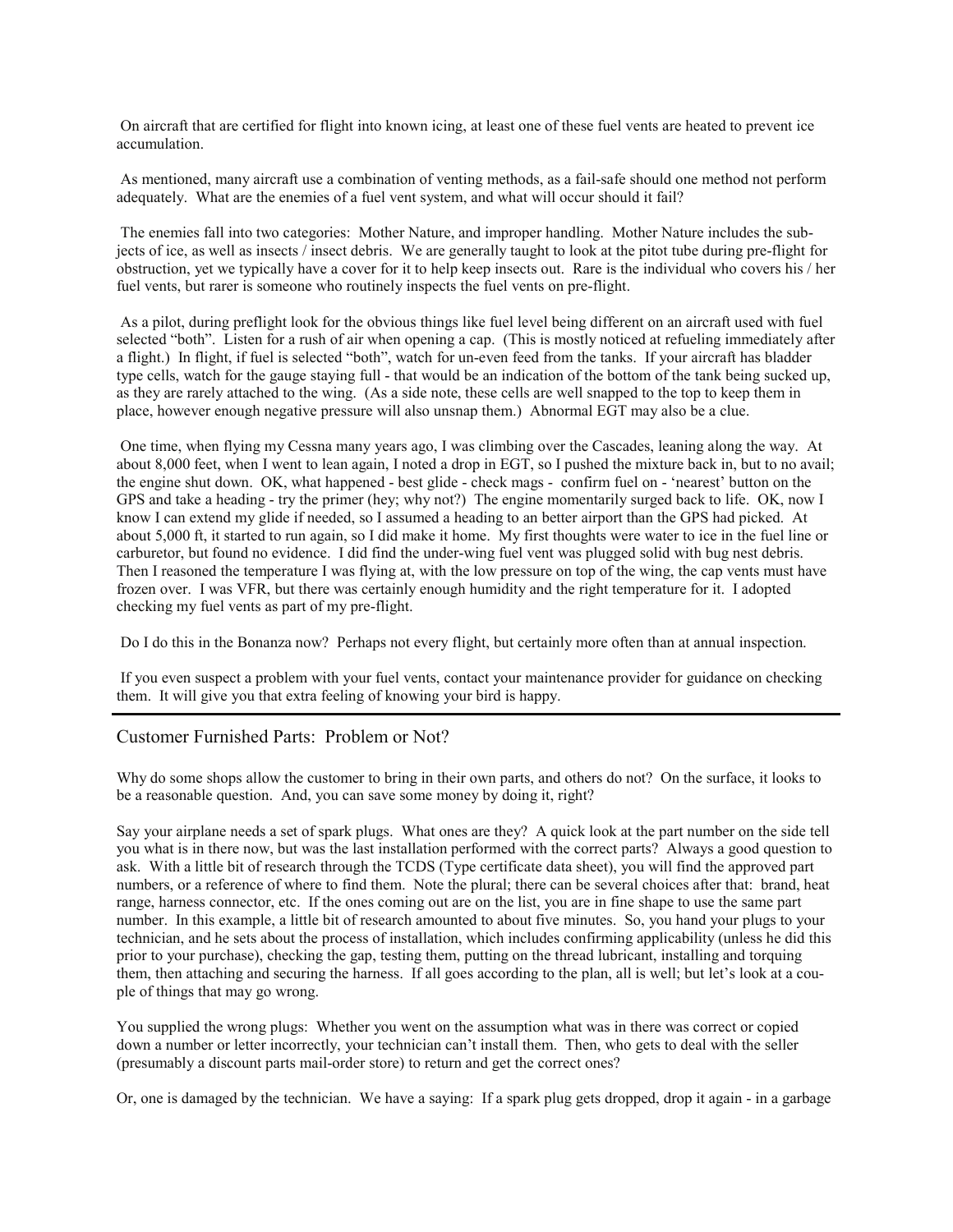can. A fine crack may have been made in the ceramic that may not show itself until hot and under a load, so to be safe, we won't use it. But, your technician didn't sell you the part; is he liable for replacing it out of his own pocket?

In these examples, it is more of the convenience factor than the dollar amount that comes to the front. But, what about more expensive things?

We have a customer that has a 'special needs' aircraft. Without going into detail, it has some systems on it that are not like this aircraft's brethren. One is the fuel system. Granted, the customer did his research on the needs, but so did we, confirming his research, as well as finding the required parts. As work was progressing, he decided to save some time, went around us, and purchased the parts direct from our supplier. He did not see a problem with that, but there is.

First, the supplier was placed in the middle. An honest supplier, like this one, doesn't like to be moved from one end to the middle; they prefer a reputable shop to be in the middle. Second, it cuts the shop out of their discount on the parts. That may not sound like a big deal to you, but when you consider that I spent my time confirming applicability, my people spent their time finding the parts, and I have to take responsibility for correct installation without damage. Two things came directly out of my pocket, with the potential for a third. We do not charge hourly for the research and procurement of the parts other than the mark-up we make (the discount we get on purchase). And that, my friends, is not much, but it does help defray those expenses. By cutting the shop out of a modest parts profit is like telling your technician's supporting crew their time is worthless. (As a side note, this particular customer assisted in finalizing our customer-furnished parts policy, but was rather disturbed when he found it also applied to him.)

Then, what happens when something does go wrong?

Another customer decided to have us install a new engine analyzer that he proudly placed upon my desk, then later added a separate fuel flow totalizer (the analyzer had fuel flow option, but this stand alone unit would replace the original fuel flow gauge) to the installation, also, just bringing it in and handing it to me. The products were manufactured by the same leading company in the aviation electronics field. Frankly, we had issues getting the two systems to play nice in this airplane. The customer service from the manufacturer was outstanding, and they tested and even replaced components that tested OK. (The problem was everything worked OK with the avionics master 'on', but not 'off'. Even though the fuel flow transducer was powered by the primary bus, the stand-alone fuel flow instrument would not work unless the avionics master was alive. As this was going to be a primary instrument - the analog gauge was removed - this was not acceptable.) Eventually the customer had us remove the interface to the analyzer, so the stand-alone unit functioned normally. A few months later, the customer took his aircraft to a shop near the manufacturer of the products, and they were able to make them work together. He was unsure of what they did (their record entry stated 'installed per manual number X', which was what we tried.) None the less, if it works, great! However, the customer not only told me I owed him for my time in troubleshooting it (last fall), but then tried to extort this from me by saying the local type-club was anxious to find out how I was going to handle it.

I invited the aircraft owner to bring his airplane by so I could see the 'new' installation. I suspect one of three different things happened here: First, they didn't care that the primary instrumentation had to be operated by a secondary bus, or there is now another component, be it a diode or other electrical device, installed to direct current flow. I will also be upright enough to admit it could have been an installation error. However; as anxious as he was to get a rebate, I have not seen or heard from him again.

People, this just isn't right. Please work with your maintenance provider; he / she is not your enemy. If you desire to supply your own parts, you need to take your share of the responsibility if something goes amiss. If you have any questions on how matters may be addressed, get them out in the open *before* the work starts. Ask for the information; if you are dealing with a reputable provider, there should be nothing hidden.

*At AVSTAR Aircraft of Washington, Inc., the customer furnished parts policy, general warranty, and customer policy are not only posted on the wall, but on our website.*